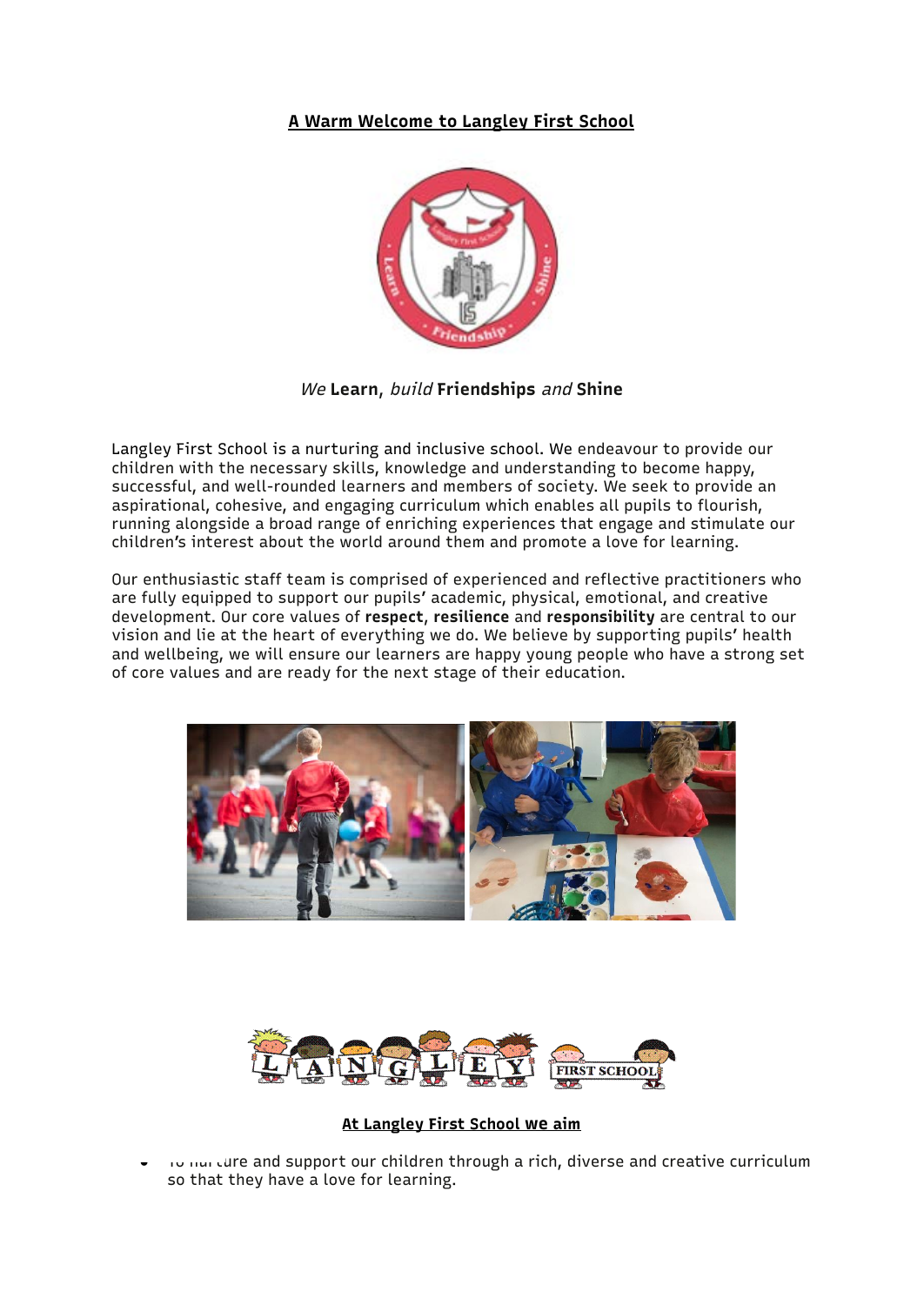- Promote a respectful and caring attitude towards each other so that friendships blossom and our children become well-rounded members of society.
- Celebrate every child's individuality and our children understand the value of reaching their potential so that they can be successful and shine.

**Our curriculum and aims are underpinned by our core values of; Responsibility, Resilience and Respect. These are the values that Langley First School believes every child needs to become happy, successful, and well-rounded learners.**

## **We define these as:**

## **Responsibility**

I strive to be self-reliant, being able to look after myself and others, being able to take ownership of my own actions and recognise the impact that these bring on myself and those around me. I take pride in myself, my school, and my wider community, recognising what we need to do to support it.

### **Resilience**

I recognise that getting things wrong is a stepping stone to succeeding. Challenging ourselves is part of learning and I will always try to have a go, try things that are new, or I find difficult, taking sensible risks so that I can be as successful as possible.

#### **Respect**

I understand my actions have an impact on myself and those around me be that positive or negative. I will always try to act and speak with others as I expect others to with me. I recognise there are rules and boundaries that I must stay within and will always try and keep myself and encourage others to stay within these. I understand that adults in school are there to support, teach and keep me safe and will respect them by listening and acting on what I am asked to do.



## **Celebrating Success**

Every week we have a 'Values' assembly. This focuses on our core values of 'respect, resilience and responsibility' and can be based on our PSHE curriculum topics. This is an example of how our vision and values are 'lived' in school every day.

This weekly assembly also celebrates our school motto – **'We learn, build friendships and shine'**. We discuss how to build positive relationships and it is also a chance for children to present to their peers something they are proud of 'how they shine'.

## **Golden Assembly**

Our Golden Assembly celebrates all aspects of our school life. Staff award certificates for resilience, respect, responsibility (our core values) and star awards. The certificates detail how those children deserve to be recognised for their efforts and which of the core values they have demonstrated. Children are always awarded team points for showing resilience, respect, and responsibility. These are counted at the end of every term and the leading team is awarded an extended playtime. Every child is a valued member of one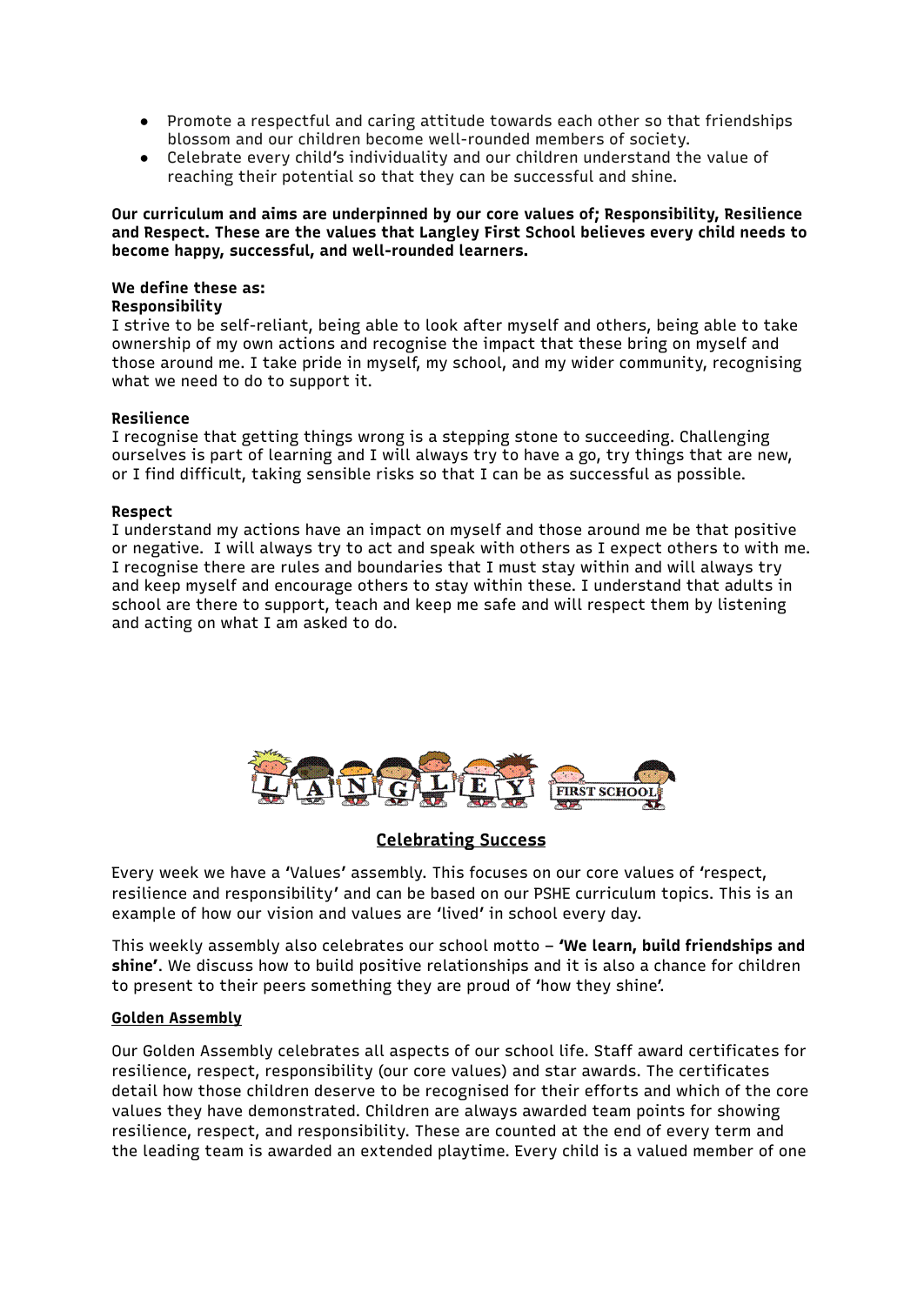of our school teams. The teams are named after local landmarks. <https://www.langleyfirst.org.uk/school-teams/>

We believe that celebrating success in different ways reinforces their principles and helps them to grow into well-rounded, considerate young people. Children can also be awarded a place in our 'Golden Book'. Pupils chosen will demonstrate all our golden rules and exemplary behaviour around school.





Vision Statement - Langley

At Langley First School we '**Learn**, build **Friendships** and **Shine**. Our curriculum is creative, thought-provoking, and aspirational. Weaving through our knowledge-rich, broad, and balanced curriculum are our key values of **respect**, **responsibility** and **resilience**. We engage our children by bringing learning to life through quality visits and visitors and developing curious and enquiring minds. We strive to ensure our children become reflective and empathetic citizens equipped with the qualities, skills and values required to be independent and responsible learners. We promote ambition, high aspirations and foster children's' capacity to see the possibilities within the world today. We encourage our pupils to make the right choices to stay safe, healthy, and happy. We instil a love of lifelong learning for all in a nurturing and inclusive environment ensuring our children are ready for the next stages of their learning. Quality texts, visits and visitors are planned effectively to enhance the provision. There are clear and consistent opportunities across school to develop respect, responsibility, and resilience (school's core values). All staff value the importance of the PSHE/RSE curriculum and provide extra opportunities to develop these skills to ensure the children are ready for next steps in their learning journey. Global issues are taught sensitively to the children, and they begin to understand that their choices have an impact. Our curriculum is ambitious, and we create opportunities for our children to see possibilities in the world today and have high aspirations.

Our curriculum is inclusive and pupils from all groups are supported to access the full breadth and balance of our curriculum.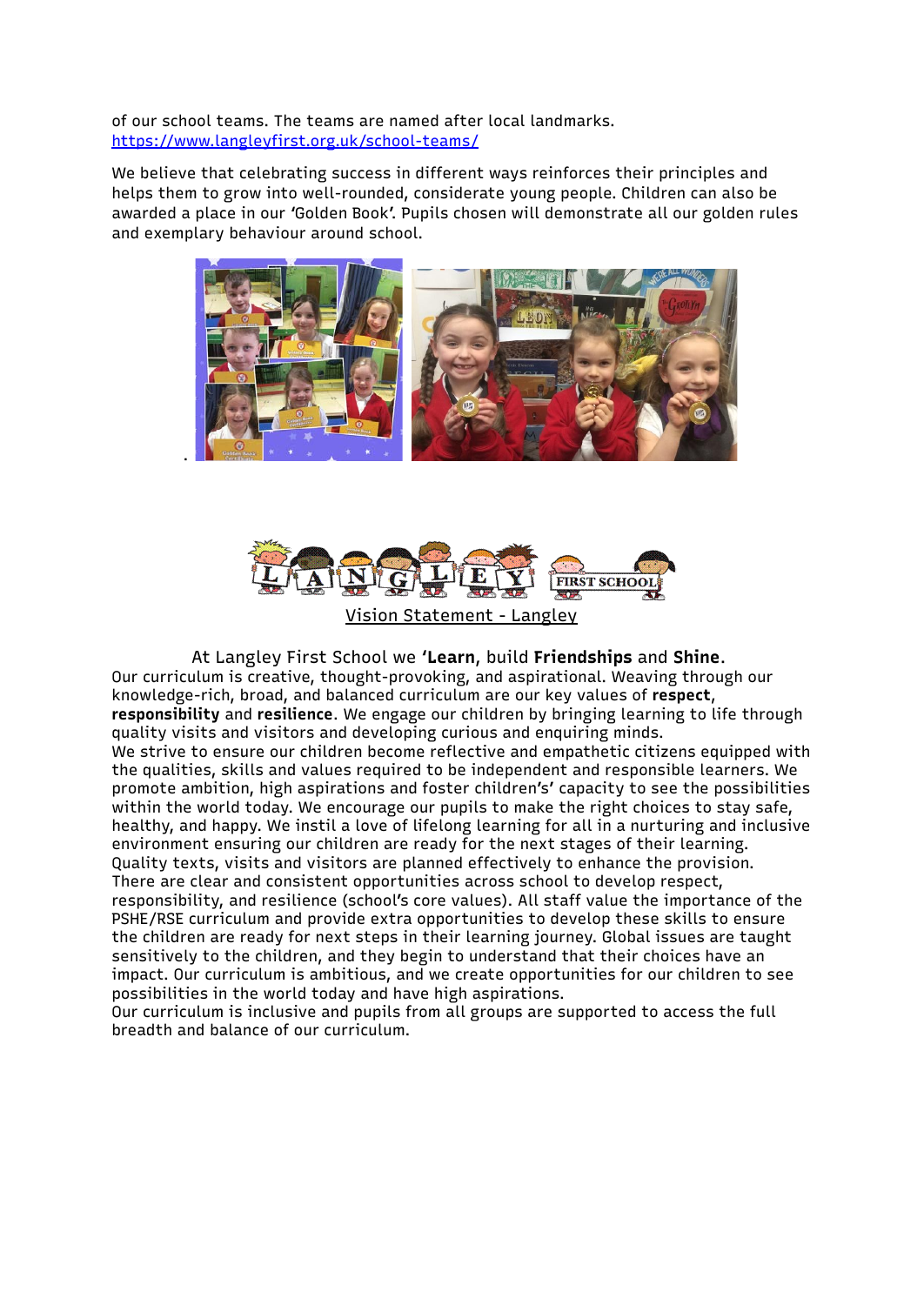



**Golden threads in our curriculum intent**

**Respect**, **Responsibility** and **Resilience** drive our curriculum and is embedded throughout.

We have 5 golden threads which run through our curriculum provision they are:

| Understanding why people and events are significant |  |
|-----------------------------------------------------|--|
|-----------------------------------------------------|--|

**Knowing how we can make an impact and take responsibility**

**Understanding our place in our local community and locality**

**Developing appreciation of the arts and developing creativity**

**Developing a wealth of experiences that inspire futures**

Our detailed curriculum offer, plans and overviews for parents are on our school website langleyfirst.org.uk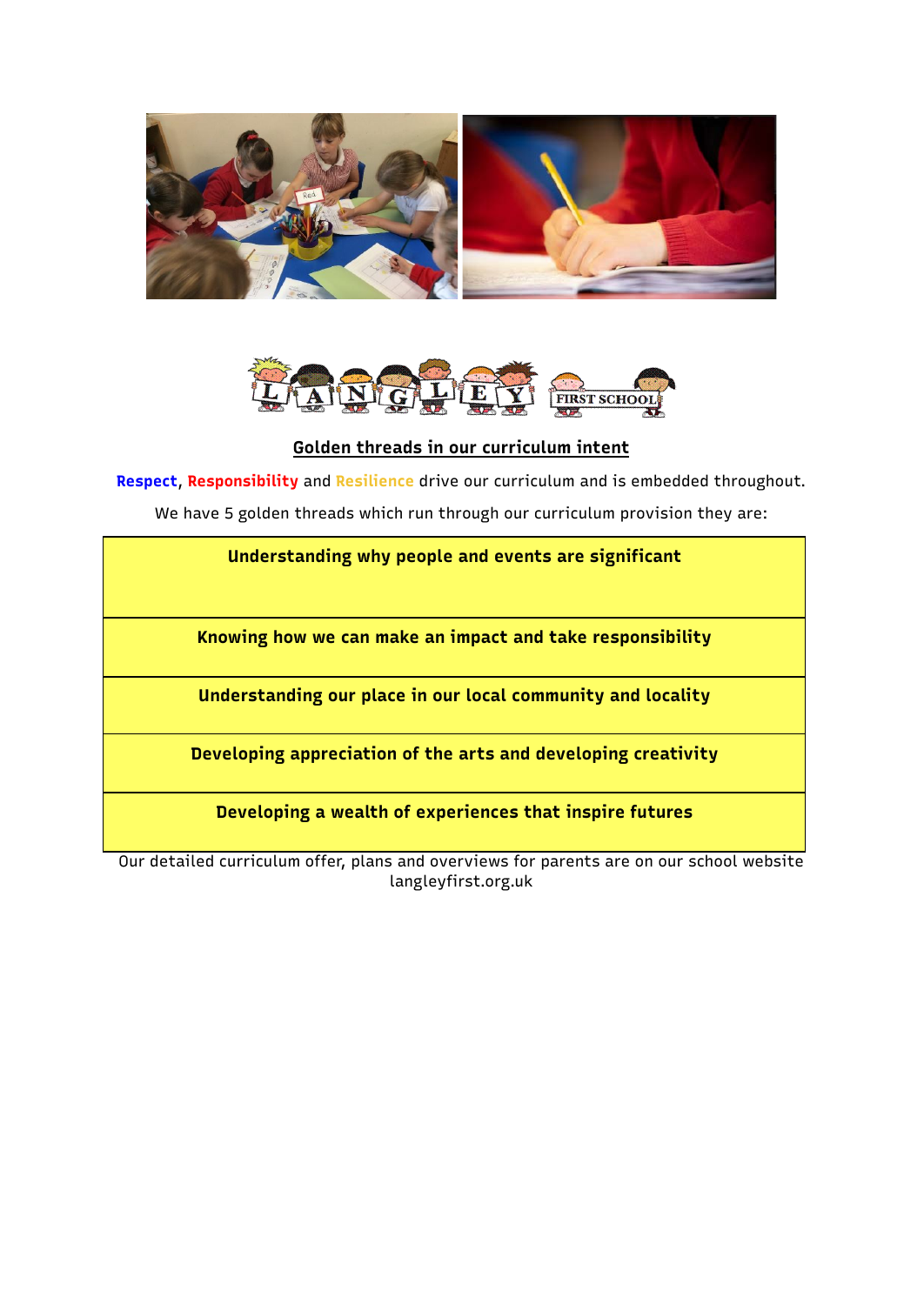



**Literacy at Langley First School**

**Our ambition is to provide a literacy curriculum that allows all of our children to become independent and fluent communicators who are skilful and passionate readers and writers.**

## **Daily phonics lessons in Reception and Year 1**

We teach phonics for 30 minutes a day. In Reception, we build from 10-minute lessons, with additional daily oral blending games, to the full-length lesson as quickly as possible. Each Friday, we review the week's teaching to help children become fluent readers.

We follow the Little Wandle Letters and Sounds Revised expectations of progress: Children in Reception are taught to read and spell words using Phase 2 and 3 GPCs (grapheme, phoneme correspondence), and words with adjacent consonants (Phase 4) with fluency and accuracy. Children in Year 1 review Phase 3 and 4 and are taught to read and spell words using Phase 5 GPCs with fluency and accuracy.

### **Daily Keep-up lessons ensure every child learns to read**

Any child who needs additional practice has daily Keep-up support, taught by a fully trained adult. Keep-up lessons match the structure of class teaching, and use the same procedures, resources and mantras, but in smaller steps with more repetition, so that every child secures their learning.

We timetable daily phonics lessons for any child in Year 2 or 3 who is not fully fluent at reading or has not passed the Phonics Screening Check. These children urgently need to catch up, so the gap between themselves and their peers does not widen. We use the Little Wandle Letters and Sounds Revised assessments to identify the gaps in their phonic knowledge and teach to these using the Keep-up resources – at pace.

If any child in Year 3 to 4 has gaps in their phonic knowledge when reading or writing, we plan phonics 'catch-up' lessons to address specific reading/writing gaps. These short, sharp lessons last 10 minutes and take place at least three times a week.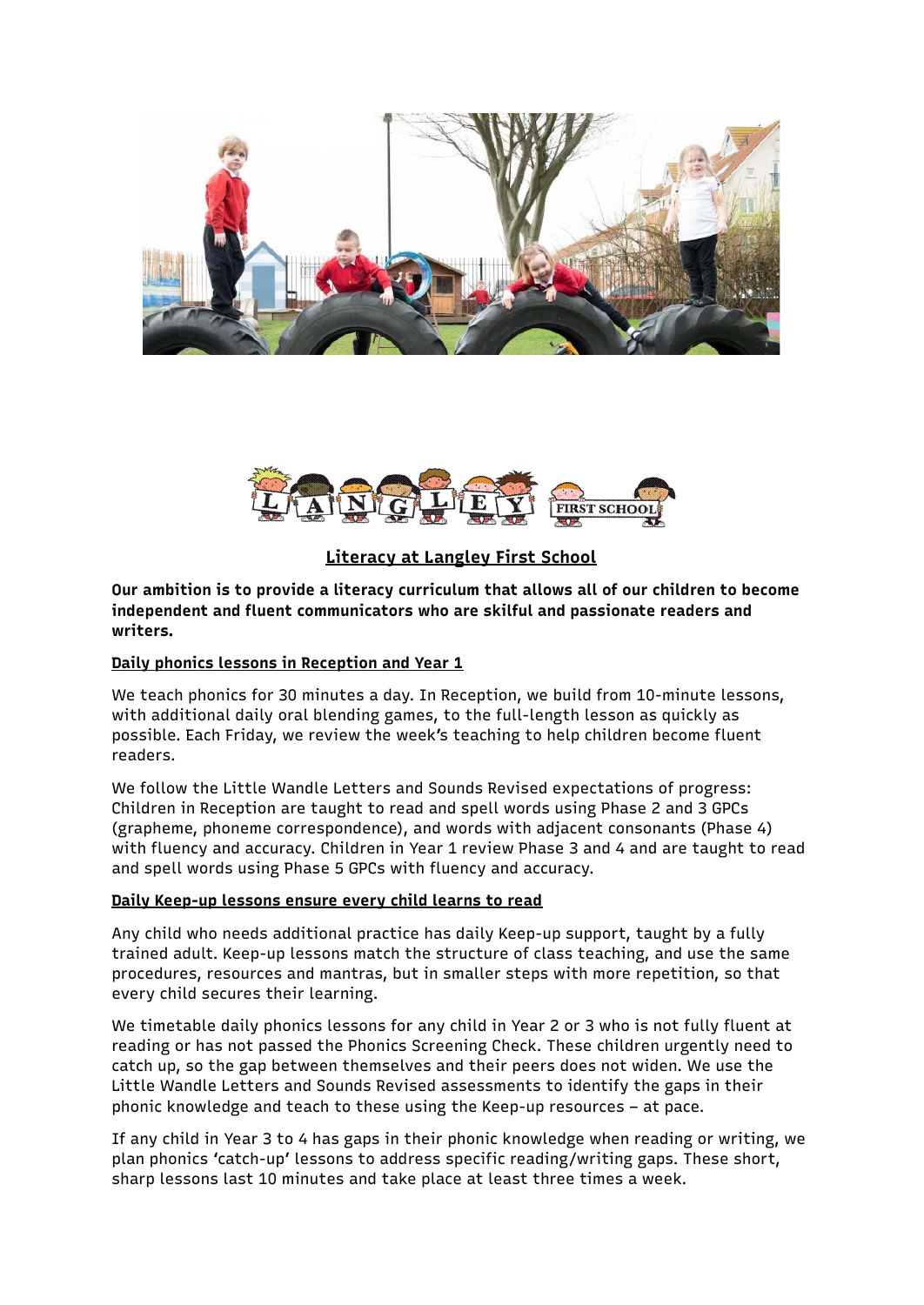

## **Reading for Pleasure**

Though reading is at the core of our curriculum, we also place great importance in modelling, encouraging, and teaching passion for reading. Story Time is after morning break in all classes. Skilled teachers deliver carefully selected texts in ways that engage the children, challenge their understanding, and introduces new vocabulary. Chosen texts often link to current topics, seasons, or events the children are experiencing, though the primary aim for these texts is to be enjoyable.

There are also frequent opportunities for the children to read to others. On the first Friday of every month, Year 2, 3 and 4 visit Nursery, Reception and Year 1 respectively to model reading for the younger children. We have links with our local library, with every class visiting each half term to hear a story and choose a book to borrow.



Every classroom boasts an area devoted to the independent enjoyment of reading. Their themes vary from classroom to classroom and from topic to topic for many. Each year, we take part in National reading initiatives, such as World Book Day and National Poetry Day. The way we celebrate varies each year but always has the aim of heightening our children's enjoyment of texts.

Our school library is timetabled to allow all the children to access it. Within the library are responsive displays used to share our love of reading, including book recommendations from children and staff, author specific sections and an audio library. This is also an area used to celebrate writing from across the school.

We have a 'Book Swap Shed' located in the school yard for children and parents and carers. This community project reinforces reading for pleasure.



## **Enrichment Opportunities**

At Langley First School, we aim to provide a wide range of experiences for our children throughout their time in school. Alongside our curriculum we offer a range of opportunities and experiences which give our children the chance to explore what they enjoy and develop new talents. Our pupils are given the opportunity to:

- Attend a residential trip (Year 4 Robinwood)
- Attend a range of school trips to enhance our learning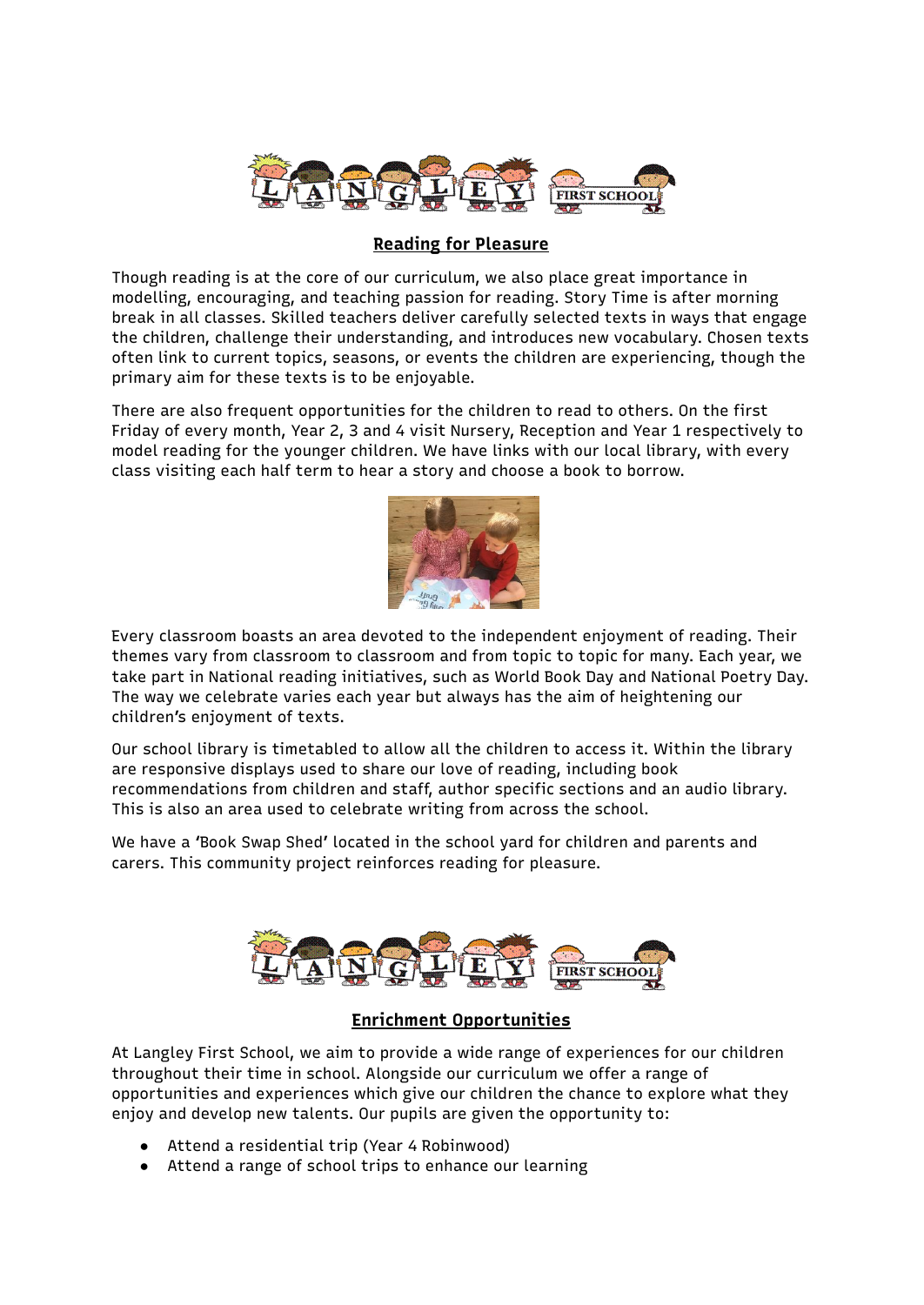- Work alongside children from other year groups within our school teams
- Become a playground buddy supporting younger children
- Attend dance festivals and carnivals in our local area
- Have opportunities to meet with people in our local community
- Learn about different charities and find ways to support them
- Take part in plays and performances
- Learn an instrument
- Play steel pans
- Participate in pedestrian safety and Bikeability courses
- Take part in sporting competitions and experiences
- Learn French from Year 1 to Year 4
- Learn and play in our engaging outdoor areas
- Participate in gardening activities
- Sing in a concert
- Join the school choir
- Make meaningful links with people around the world
- Be part of the school council and contribute to important decision making
- Be an Eco-Warrior supporting our school's mission to become eco-friendly
- Work with a professional artist or author





## **Early Years Curriculum**

### **Intent**

Our Early Years curriculum is play-based and offers diverse and varied learning opportunities including real-life hands-on experiences. Children are naturally motivated to play. Our play-based curriculum builds on this motivation, using play as a context for learning. Our school core values of **Respect**, **Responsibility** and **Resilience** are at the centre of our Early Years Curriculum. Our curriculum is designed to reflect these core values and the Characteristics of Effective Teaching and Learning.

#### **Playing and Exploring**

- Children are encouraged to play with what they know and to develop the confidence to "have a go."
- We are committed to offering children an experience that will foster a love of learning within a safe and stimulating environment.
- We promote secure and trusting relationships built on respect which allow our children to flourish.

#### **Active Learning**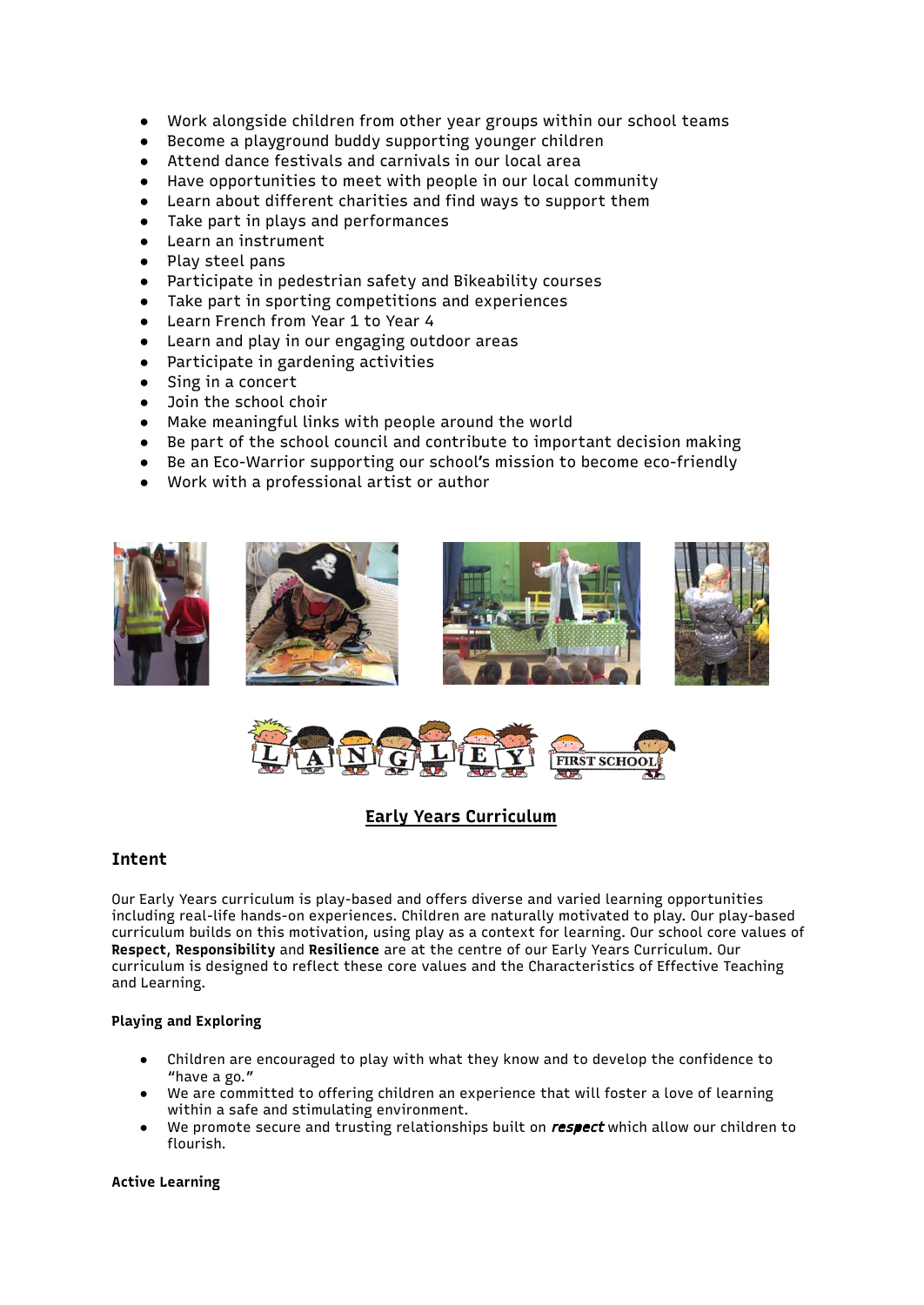The indoor and outdoor environment is carefully resourced so that children become motivated to be independent learners.

- Children are supported to become more *resilient*: to keep on trying and achieve what they set out to do.
- Children leading their own learning become more engaged, showing high levels of energy, fascination and creativity.
- Children develop an awareness of why it is important to be *responsible* for themselves, others and the world they live in.

#### **Creating and Thinking Critically**

- As children engage in a broad range of activities in Early Years, they begin to actively think about the meaning of what they are doing and reflect on their learning.
- Children will begin to generate new ideas, make links between experiences and learning and become problem solvers

We aim to develop the communication skills of our children early on and promote a language and literature rich curriculum that focuses on developing a varied and ambitious vocabulary and a love for reading. We provide opportunities for children to have awe and wonder about the world around them; they become curious, interested and have enquiring minds. We challenge children to be reflective learners who think critically and creatively to problem solve and question. We place a strong emphasis on developing children's mental health and wellbeing and celebrating differences between us. We provide the children with a caring and considerate environment where each individual feels safe, valued and respected.

#### **Personal, Social and Emotional Development**

PSED is an incredibly important part of our Early Years Curriculum and it is crucial for children to develop these skills in order to lead healthy and happy lives. We work with the children throughout Nursery and Reception to help them learn how to understand their own feelings and those of others. We do this through circle-times, talking with children and stories. The adults join the children in their play to model appropriate play skills and we co-regulate with the children when they experience big emotions. By the end of Reception the children have a tool box of strategies they can use to help them with their developing self-regulation skills. We work hard with the children to help them develop a positive sense of self through being inclusive and caring whilst nurturing each child's own unique interests and personality.

#### **Communication and Language**

Communication and Language is at the heart of our Early Years curriculum. We offer a language rich environment whereby we encourage communication of all forms. We teach our children to listen, engage in two-way conversation, give regard to what others say, speak with confidence and give attention to others. We fulfil this through song, story, rhyme, poems, and play. In Nursery we develop sentence structure, play based language, model, and extend early language skills so our children leave the end of Reception competent and confident communicators. We identify any communication needs early on and put in appropriate support and strategies to help all children succeed.

#### **Physical Development**

Your child will be given frequent opportunities to move in different ways, for example, running, jumping, balancing, and ball skills. Another important aspect of physical development at this stage is learning to hold and use tools, such as scissors, and to use pencils and pens to draw lines and shapes. Your child will also begin to understand how to look after themselves and be healthy. The children have constant access to resources which help them to develop their physical skills. In the classroom and outdoors, there are opportunities to construct with large scale resources, fill and empty containers, mark-make and write, use tweezers and scissors and balance on planks and beams.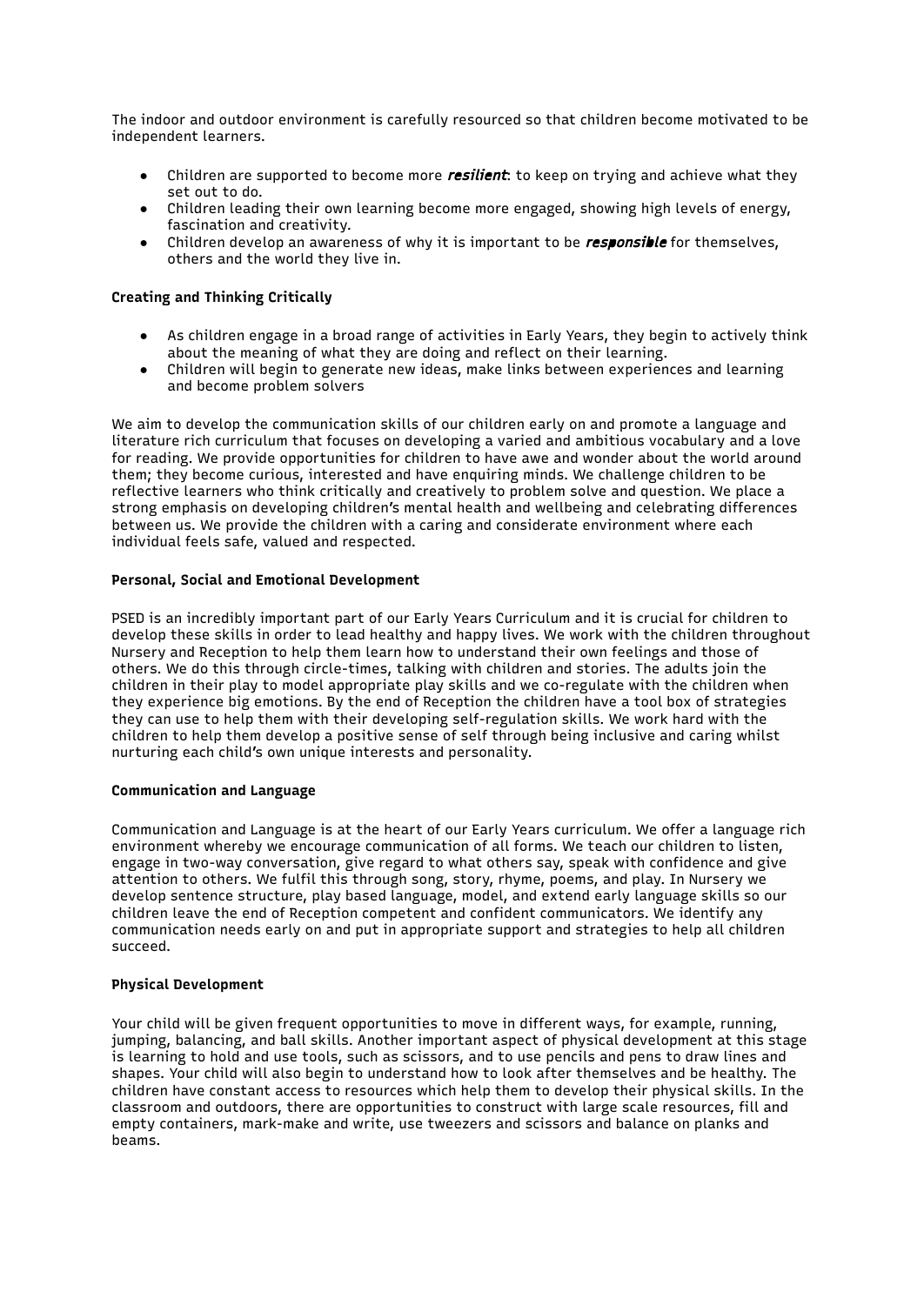The Reception outdoor area allows for children to build upon skills developed in Nursery. The children have many opportunities to move in different ways, strengthen muscles and take risks. We use the Write Dance Programme, Dough Disco and Squiggle while you Wiggle resources to develop gross and fine motor skills through music and dance.

#### **In addition to these three prime aspects of learning, there are four specific areas:**

#### **Literacy**

The 'Communication' section above outlines some activities to develop speaking and listening skills. In addition to sharing stories, your child will be encouraged to handle and look at books independently and to begin to learn about story structure. For children who are developing confidence in reading stories, we have a repeated reading programme. This allows children to understand how stories are structured, encourages children to join in with repetitive language which helps secure vocabulary by embedding story language. In Nursery there will be opportunities for your child to recognise their name and other simple vocabulary. We encourage children to draw, paint, construct and build to develop control and hand-eye co-ordination. They may begin to learn to copy the letters in their name during their time in Nursery. In Reception, your child will begin to write and read words. We promote the development of their literacy skills through high quality teaching of phonics and writing. Through planned play activities, we teach the children to hold mark-making equipment correctly, the correct letter formation and the sounds that letters make. The schemes progress gradually, and you will be given helpful advice along the way. Each classroom has a well-resourced book corner with books carefully chosen to match the interests of the children. The children bring home a library book each week and the Reception children visit our local library where they share a story with the librarian and then choose a book to bring back to school.

#### **Mathematics**

At Nursery, your child will be given many opportunities to explore numbers and shapes in their play. For example, they may be encouraged to count the objects that they are playing with and to compare two groups of objects. They will begin to represent numbers using their fingers, marks on paper or pictures. We incorporate maths and maths vocabulary into many of the daily routines throughout the day. In Reception, the children count the number of class members present and how many are absent at registration time. We use a calendar to promote number recognition and to show how numbers are used in everyday life. During focussed activities, children learn new concepts such as addition and subtraction, counting on and back, sharing amounts and counting accurately. Children explore number problems and begin to record calculations. 

#### **Understanding the World**

Your child will learn about the local community around them, as well as the world in which we live. We promote this through story, visits and through our outdoor classroom. At Langley, we have fostered strong links with the wider local community including fire fighters, police officers and librarians. These visitors provide children with a greater understanding of the roles of people in our community. Our staff ask open ended questions to encourage an 'I wonder' culture. This promotes a love of learning and encourages children to be curious, resilient and inquisitive. We teach changes through time and promote a keen interest in learning about our families and who we are. Children will be encouraged to use simple technology and equipment. We have a range of computing equipment to develop children's learning.

#### **Expressive Arts and Design**

Imagination and creativity are explored and developed through expressive arts. Your child will explore different media and materials and be encouraged to use their imagination in a range of different experiences. We encourage the children to think creatively when they are constructing, painting and drawing. We give the children the opportunity to talk about how they have created something and encourage them to work collaboratively when it is appropriate. Children have access to a range of materials and resources. We encourage the children to express themselves creatively during their choosing time in the form of dance, music, role play and painting.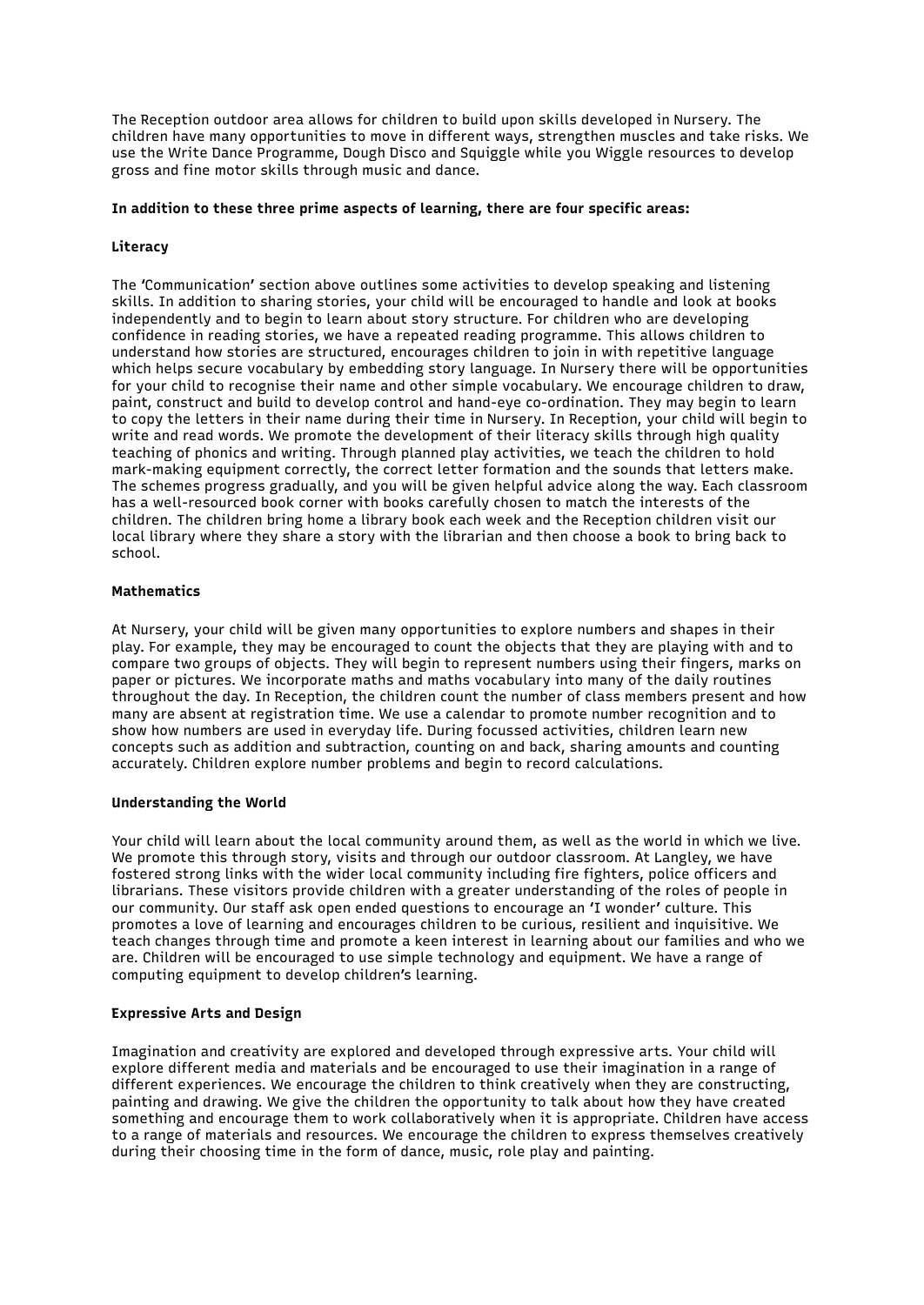





**Our School Day**

| 8.45  | Gates open for school     |
|-------|---------------------------|
| 8.55  | Registration              |
| 9.00  | Teaching sessions 1 and 2 |
| 10.20 | Playtime                  |
| 10.35 | Storytime                 |
| 10.50 | Teaching session 3        |
| 12.00 | Lunchtime                 |
| 1.00  | Teaching session 4        |
| 2.15  | Playtime                  |
| 2.30  | <b>Teaching session 5</b> |
| 3.25  | <b>School Finishes</b>    |
| 3.30  | Extra-curricular clubs    |

# **Nursery timings**

Morning Nursery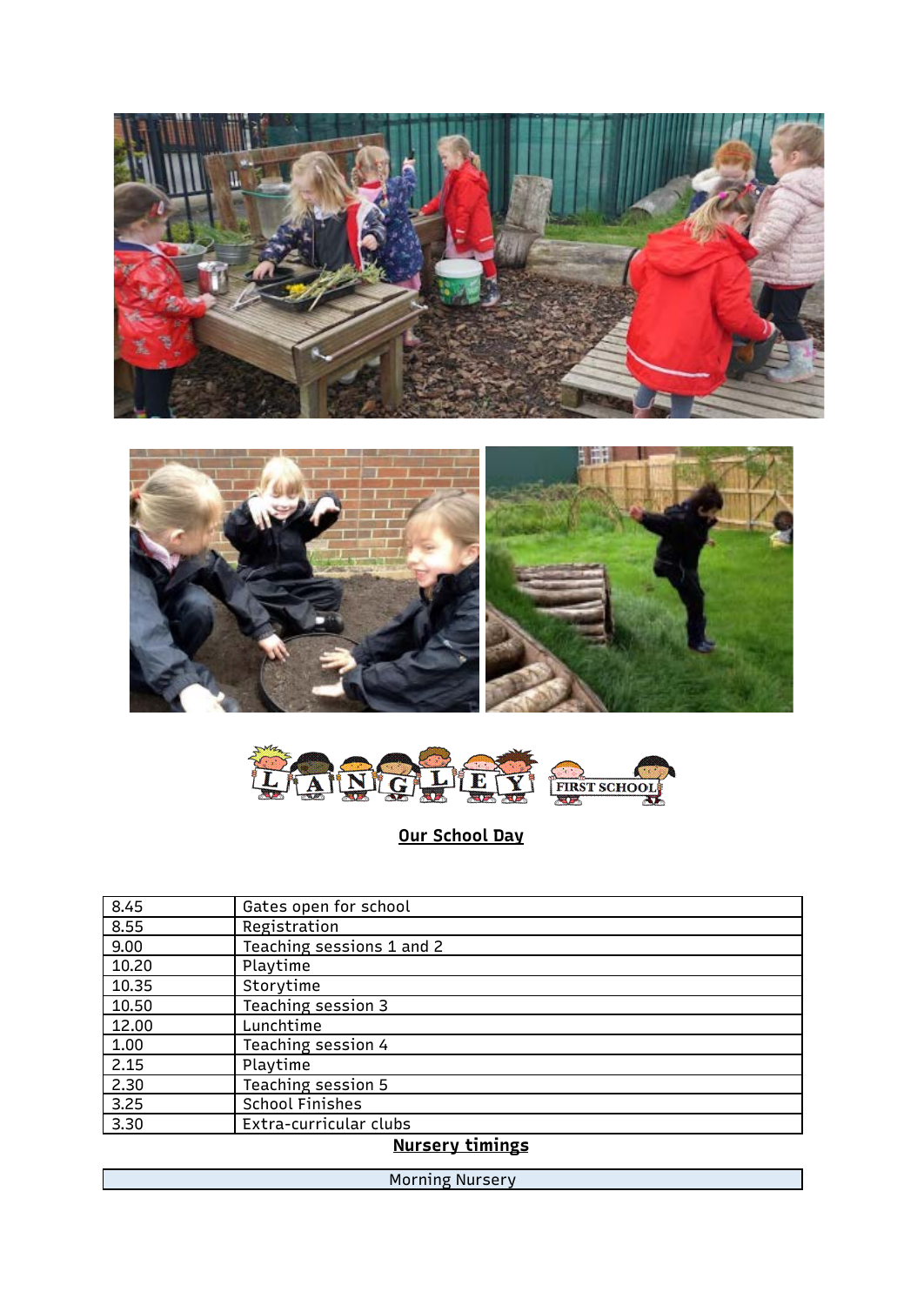| 8.45 – 9.00       | Drop off for a 9am start   |  |
|-------------------|----------------------------|--|
| 11.30 – 11.45     | Nursery finishes           |  |
| Afternoon Nursery |                            |  |
| $12.30 - 12.45$   | Drop off for a 12.45 start |  |
| 3.15 – 3.30       | Nursery finishes           |  |

A full list of extra-curricular clubs is available from the school office.





## **Safeguarding at Langley**

Langley First School is committed to safeguarding and promoting the welfare of children and expects all staff and volunteers to share this commitment. We are fully committed to ensuring that consistent, effective safeguarding procedures are in place to support families, children, and staff at school.

## **School Safeguarding Team**

Designated Safeguarding Lead (DSL): Mrs Carrie Marron Headteacher (0191 6432026) Deputy DSL: Mrs Karen Towers (Learning Mentor / Family Support) and Mrs Angela Ternent (0191 6432026) Safeguarding Governor/Chair of Governors: Mr Chris Coady

Online Safety Lead: Ms Abigail Cummings

All staff receive regular training to ensure they have the most up-to-date knowledge of the current safeguarding best practice in schools. As a school we follow the protocols and responsibilities stated in @Keeping Children Safe in Education (2021). Our Safeguarding and Child protection policy is on the website (policies section)

## **Our Early Help Offer**

Langley First School works to provide Early Help to those children and families in the school community with emerging needs, which may not be appropriate for Social Services intervention. Early help means providing support to our children and families as soon as a problem emerges, at any point in a child's life.

**Early Identification, our Local Offer and SEND**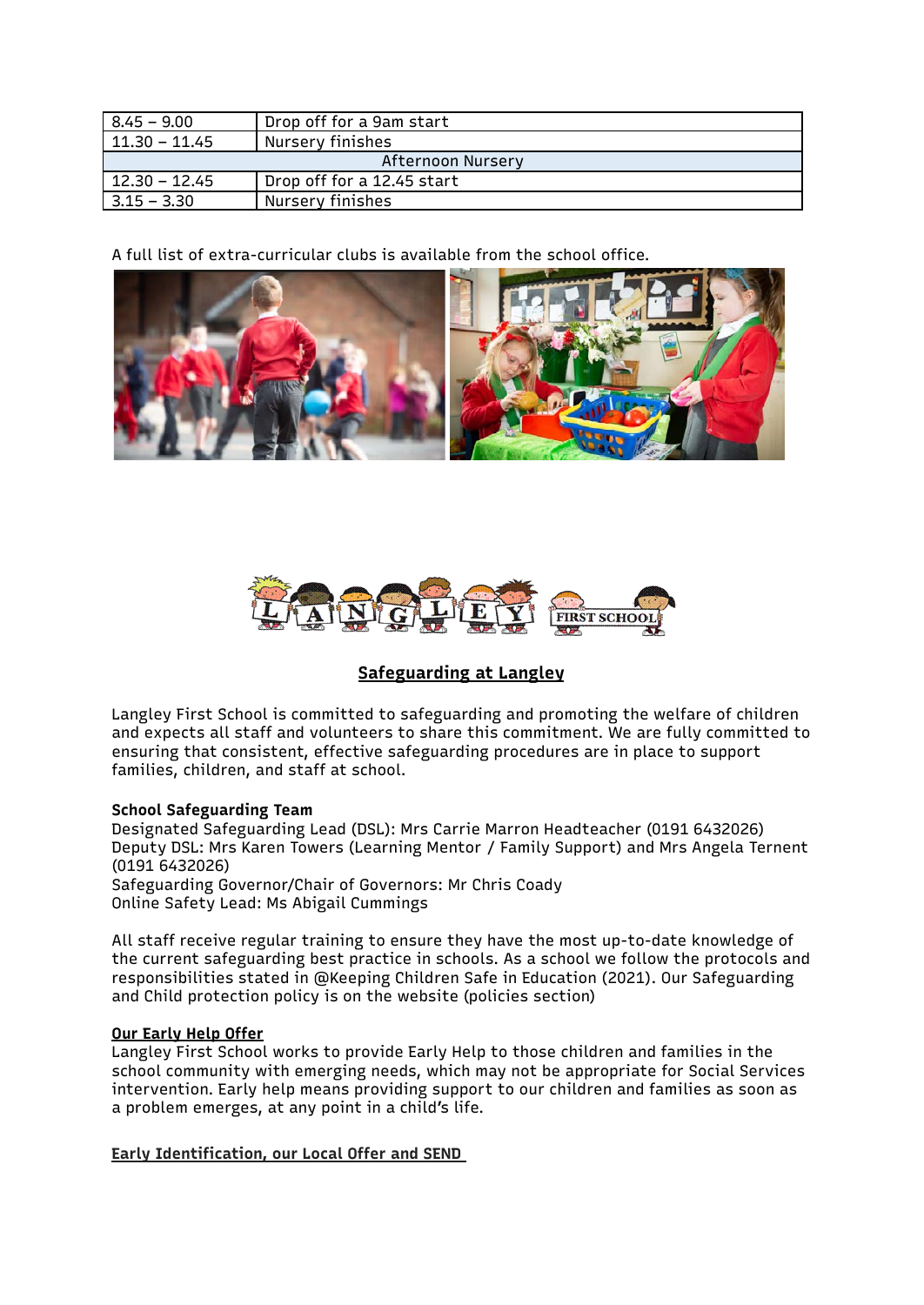We embrace the knowledge that all children learn at their own pace. Through quality first teaching, we are quick to recognise children who may require additional support. We work closely with our children and parents/carers to help address any gaps in learning. We involve you every step of the way. For more information on our SEND offer here at Langley please see our Local Offer and our SEND Information Report on the school website. Alternatively, our SENDCo, headteacher and class teachers are at hand to talk to if you have any queries or concerns on 0191 643 2026.



## **Attendance, Punctuality and Medical Needs**

Regular and punctual attendance at school is essential to every child's education. If a child is unable to attend school because of ill health or any other reason, we ask parents to contact the school office. We closely monitor attendance (including any unauthorised absence), and we provide support and guidance to our families if appropriate.

## **Leave of absence during term time**

We strongly urge our families not to take holidays during term time. A leave of absence form must be completed.

### **Emergency contacts**

It is essential that we have the most up-to-date contact details of our parents and carers to ensure we can contact you in case of an emergency. Please keep us informed of any change of contact details.

## **Illnesses**

Parents will be asked to keep their child off school for at least 48 hours if they have been sick or, suffered from diarrhoea.

### **Medication in school**

Medication is permitted on the school premises but must be given to the school office and a medical form will need to be completed. All prescribed medication must have the name of the child clearly labelled on the box and detailed instructions for administering the medication. Medication will be administered by a qualified first aider. If your child has asthma, an asthma plan will need to be completed and inhalers will be kept in school. We ask parents to replace medication regularly and ensure it is within the expiry date. We ask parents and carers to inform us of any dietary requirements, allergies, or medical conditions for their child. These children will have a medical care plan and all staff will be notified to ensure their safety.



## **School lunches, snacks and drinks**

We know how important a nutritious, healthy lunch is for our children. Children in Reception to Year 2 are entitled to a universal free school lunch. Forms can be found [here](https://my.northtyneside.gov.uk/category/238/free-school-meals#:~:text=Applications%20can%20be%20taken%20over,application%20form%20below%20to%20register.).